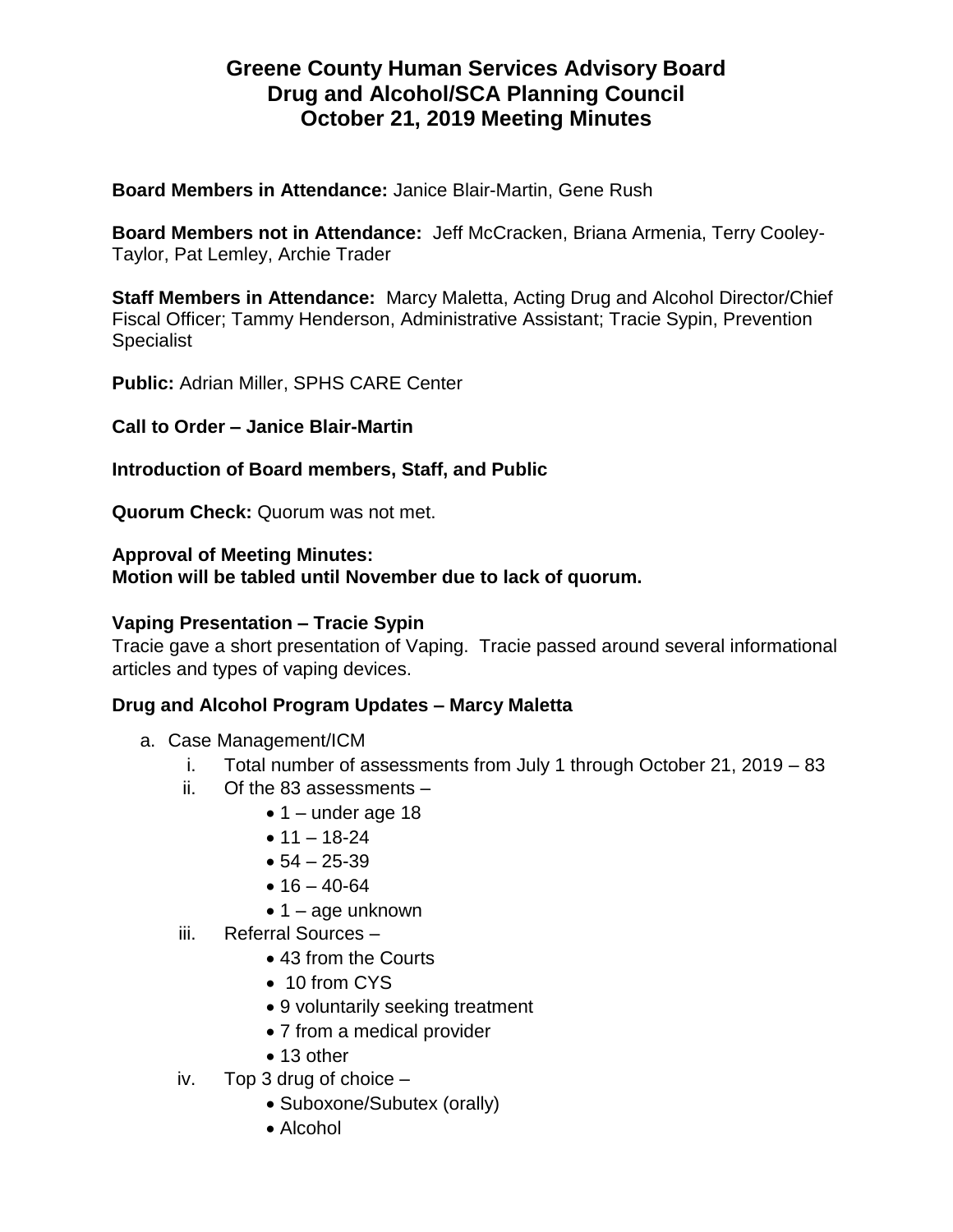Marijuana

## b. Prevention

- i. Vaping presentation to  $6<sup>th</sup>$  grade classes at JMES and  $7<sup>th</sup>$  and  $9<sup>th</sup>$  grade classes at West Greene.
- ii. Attended to CRN trainings for recertification.
- iii. Attended DDAP Phase F training for needs assessment.
- iv. Completed 30-day follow-up at SCI Greene.
- v. Attended JMHS, MBM, and WCHS Open Houses.
- vi. Information Table Recovery Walk at the Greene County Trail on September 27<sup>th</sup>.
- vii. Began opioid prevention (Operation Prevention)-8<sup>th</sup> grade and Amazing Alternatives-7<sup>th</sup> grade- at JMMS.
- viii. Began Positive Action in 2<sup>nd</sup> grade at JMES.
- ix. Drug Prevention Summit October  $17<sup>th</sup>$  at Waynesburg University 60 people attended.
- x. Continue to attend SAP meeting.
- xi. Currently doing the MSPP program at WG 4th grade.
- xii. Upcoming Red Ribbon Week programs at JMES, WG, and the last week of October red ribbon week at Carmichaels.
- xiii. Starting Positive Action in Kindergarten at JMES.
- xiv. Holding a SAP Core Team member training for teachers the beginning of December – will be able to fund 4 teachers per school district.
- xy. Underage Drinking Town Hall Meeting on November 17<sup>th</sup> at the Fairgrounds 6-8pm – still planning agenda for the event.
- c. Communities That Cares
	- i. Pumpkin decorating at West Sides on the  $10<sup>th</sup>$ , 7 people attended.
	- ii. Halloween party at Parkview on the  $17<sup>th</sup>$ , around 40 attended.
- d. Opioid Strategies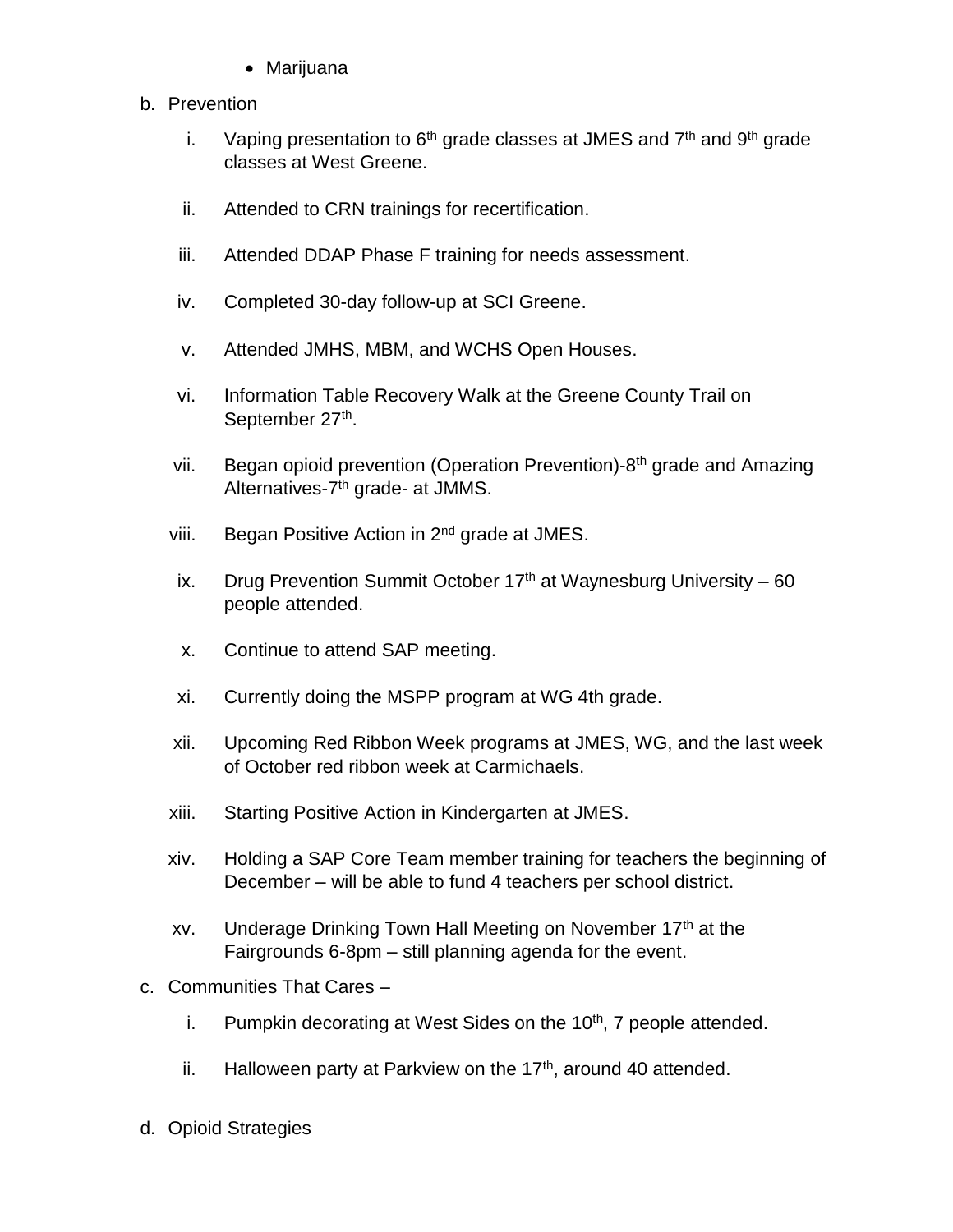- i. Drug Take Back Boxes & Drug Take Back Day
	- Information Table and Mobile Drug Take Back at the Senior Fair
	- National Drug Take back on Saturday, October 26<sup>th</sup>
	- We will be purchasing Deterra Bags to go along with our mobile take back initiative - Each patented Deterra pouch contains a water-soluble inner pod containing proprietary MAT<sub>12</sub>® activated carbon. Once the drugs are placed in the pouch, warm water is then added, which dissolves the inner pod releasing the activated carbon. Deterra works on pills, patches and liquids, allowing them to be adsorbed by the carbon, rendering them inert and nonretrievable.
- e. Rich Levitt presented at CAHS and JMHS on October 18<sup>th</sup> regarding Opioid Misuse – his son died from an opioid overdoes

# **Recovery Oriented System of Care (ROSC)**

- a. Oxford Houses Still working on getting the license the Oxford Houses into Recovery Houses. The issue is that DDAP has many regulations for this to happen and there is not any funding to help. There was an article in the paper that the Oxford House is struggling to stay open financially. We continue to work with Steps Inside to support them but unfortunately, we do not have any grant funding to help.
- b. Opioid Task Force
	- i. Heather Yeager, Drug and Alcohol Case Manager, was added to the supply and reduction team. There main goal this past year was more take back boxes and they completed that goal. The last meeting there were no new goals made in our group because it was decided that we need law enforcement to help make our goals with us and no one that day from any law enforcement was there. Law enforcement such as state police, local law enforcement, sheriff, EMS, someone from probation and someone from the courts.
	- ii. The main discussion was the increase in crystal meth because it is much cheaper than other drugs. The group decided we would like to get more information and education out to the public about methamphetamines. Also putting education and information into the jails to the inmates about the dangers of meth. The schedule for the 2020 drug take backs will be coming out in the next couple of months.
	- iii. The treatment team wants more training on current drugs given to the hospital Emergency Room so they are more prepared. They also would like to look into funding for someone to go out with first responders on the